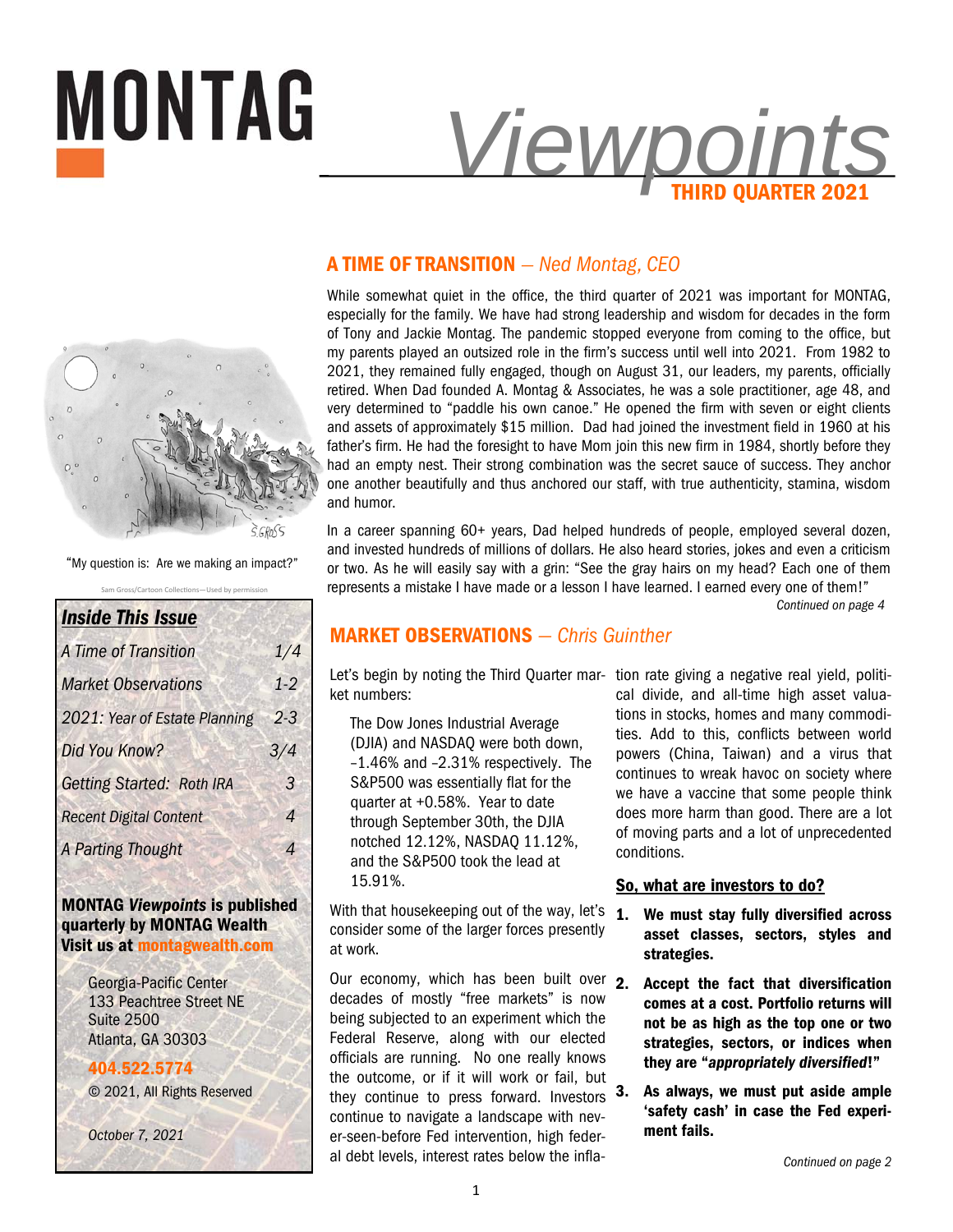#### *Continued from page 1*

build inventories and increase capital ex-successfully reconfigured their business modlessons of 2008 linger, but on a positive asset class over the next decade. note, the consumer de-leveraging since 2008 and their new-found balance sheet strength will likely drive consistent spending for several years to come, concurrent with the employment picture improving.

We are still concerned with inflation and the combination of too much demand and low likeliness that interest rates will rise over the supplies has never been greater. The trillions next 12 months, somewhat faster than inves-of dollars printed to avoid another bad recestors expected. We are not in the camp that sion feels great now, but that can come back the unprecedented mismatch in demand and to haunt us. As always, our message at supply is short-term transitory like Fed Chair MONTAG is to stay Powell has everyone thinking. Inflation will diversified and be come off the boil soon…. but likely remain more concerned with above 3% as labor shortages appear to be the downside than durable to us. We are hopeful that as the missing out on the Delta variant slows, we will clear a path for a upside should it come, more vigorous return to normal, but only time will tell.

The new Delta variant has pushed the return Taking all these variables into account, we to normal life down the road a little but since remain mostly bullish on equities. Similar to we are long-term focused, it has not caused the earnings growth experienced between us to alter much of our thinking or positioning 2010-2018, we suspect the U.S. and frankly strategy. We expect demand from all corners the global economy, will again mimic that of the economy to remain strong over the long and steady growth cycle going forward. next few years as companies work hard to re-It appears to us that Corporate America has penditures to add to their production capaci-els to pave the way for a long positive cycle ty. Capacity growth has run too low as the and with that, equities should be the winning

> We intend to stick with our mostly bottom-up approach to investment selection and continue buying long term winning business models that will outgrow the average company in the U.S. We're still on high alert because the

remember, the markets take the stairs up and the elevator down. M



*Chris Guinther is Senior Investment Strategist & Porƞolio Manager* 

*It appears Corporate America has successfully reconfigured business models to pave the way for a positive cycle; equities should be the winning asset class over the next decade* 

The information provided is for illustration purposes only. It is not, and should not be regarded as "investment advice" or as a "recommendation" regarding a course

of action to be taken.

### **2021: THE YEAR OF ESTATE PLANNING** *— Abbey Flaum, Esquire*

For many years, estate planning was one of those preventative maintenance items that many Americans avoided. Now, with COVID-19 placing our mortality front and center and proposals to change certain tax laws, 2021 has become the year of estate planning. Here are a few tips on where to begin and items to discuss with your estate planning attorney:

- Get your "core documents" in order. You should ensure that you have a Will, Revocable Trust, Advance Directive for Healthcare and Financial Power of Attorney, and that, if you do, they are up to date.
- Your IRAs, 401(k)s, life insurance and a host of other assets do not pass under the terms of your Will; instead, they pass according to beneficiary designations

that you have on file. The SECURE Act, passed in 2020, made significant changes to the rules regarding the distribution of inherited qualified retirement accounts, making this the right time to discuss how to properly designate your beneficiaries.

 The federal transfer tax laws currently permit each person to transfer \$11.7 million (the "Exemption") free of federal estate and gift tax, with a forty percent tax on all assets passing in excess of the Exemption. The Exemption will decrease on December 31, 2025 to something in the \$6 Million range; however, on September 13, the House Ways and Means Committee proposed a bill (the "Bill") which would make that decrease effective as soon as January 1, 2022. If your

*Continued on page 3*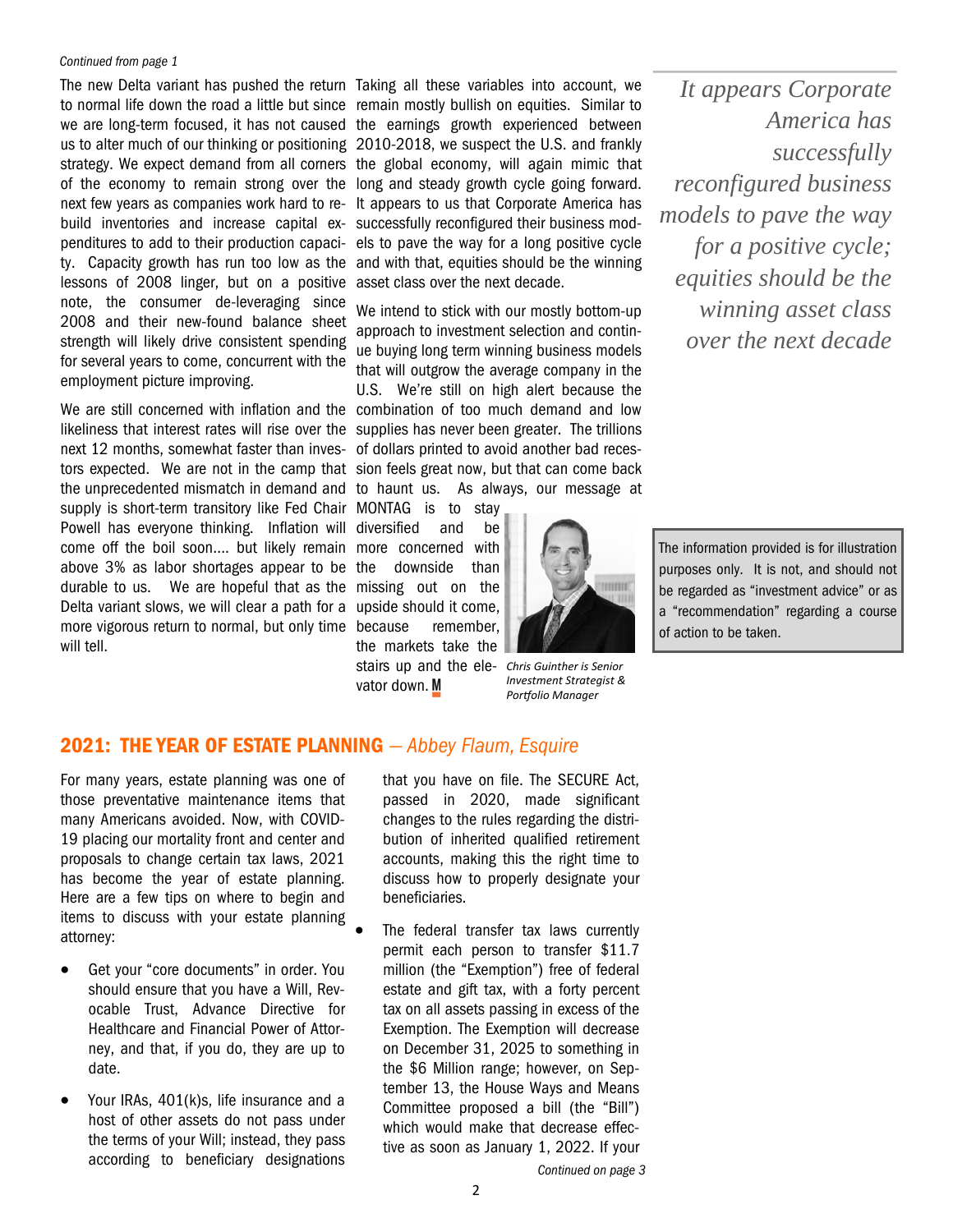*Speak with your estate attorney now to incorporate flexibility into your plans to ensure that you and your family are well positioned* 

#### **DID YOU KNOW?**

There are just a little over 12 complete moon cycles every year, on average (there being about 29.53 days in a synodic month). One full moon is unlike any of the others. At a particular time of year, the angle of the moon's orbit relative to the Earth's horizon is at its minimum, causing the full moon to rise above the horizon much faster than usual. By what name do we know this full moon?

- *A. "Blood Moon"*
- *B. "Blue Moon"*
- *C. "Worm Moon"*
- *D. "Harvest Moon"*

*(Answer on Page 4)* 

# **MONTAG**

estate exceeds \$6 Million (or \$12 Million for a married couple), talk with your attorney about how best to plan for these changes.

- The Bill proposes to change the taxability of grantor trusts (irrevocable trusts used primarily to reduce the size of one's taxable estate), but would allow for grandfathering of preenactment grantor trusts; so, this is the family are positime to call your attorney to discuss whether you should be using any of these trusts. By the time this article is published, it may be too late!
- If you have a family partnership and <sub>us.</sub> understand the concept of valuation discounts, speak with your attorney

now about how the Bill may change your future valuations and gifting plan.

This article does not scratch the surface of plans which may be appropriate for your family or proposals in the Bill. So, speak with your estate attorney now to incorporate

flexibility into your plans and ensure that you and your tioned well to weather all of the tax, cultural and political storms circulating above



*Abbey Flaum is an aƩorney and shareholder in the firm of Cohen Pollock Merlin Turner, P.C.* 

#### **GETTING STARTED:** *Roth IRA is like a Free Gift for Your Future*

hicle to get young professional children or are 25 instead of waiting to start when you grandchildren started towards saving and are 35, the difference in potential value learning about investing. I have young pro- when you are 75 is \$320,000 vs fessional children of my own, so the answer \$160,000 and all tax-free when you take it comes easily for me: Set up a ROTH IRA out. Tax codes can change and the tax-free while they still qualify. According to current benefit could be less… but either way, get-IRS rules, to contribute to a Roth IRA in ting started early makes a huge difference. 2021, single tax filers must have a modified adjusted gross income (MAGI) of \$140,000 or less, up from \$139,000 in 2020. If married and filing jointly, your joint MAGI must be under \$208,000 in 2021 (up from \$206,000 in 2020). Hoping they will be successful and at some point in the future may no longer be allowed to open a Roth IRA, I figure now is the time. My explanation to my own young adult kids is that not only will they get tax-free growth, for a large *compounding effect*.

When speaking about investing to younger adults, I always start with the phrase, *"It's the last double that matters"*. The younger you are when you open an IRA, the greater your saving potential, because you get that tax-free compounding working for you. If you can make your money double 5 times instead of 4, the compounding is huge. For example, if you can average 7% on a

I am often asked about what is a good ve-\$10,000 initial Roth IRA, starting when you

With traditional IRA's or 401(k), people often forget that their retirement plans require you to pay income tax as you take the money out, so the actual spendable dollars are much less than the actual value of your fund account balances. Hence a great benefit of the Roth IRA.

but even better: That growth will have time Roth IRA's may become more appealing No one knows what the future holds or how tax code legislation will be applied down the road, but for those of you with wealth, and worthier of a conversation with your tax consultant. For those of you that have

> young working adults and grandchildren, there are many advantages for just getting started early, not to mention the gift of compounding. M



*Larry Mendel is VP of Sales & Viewpoints Editor*